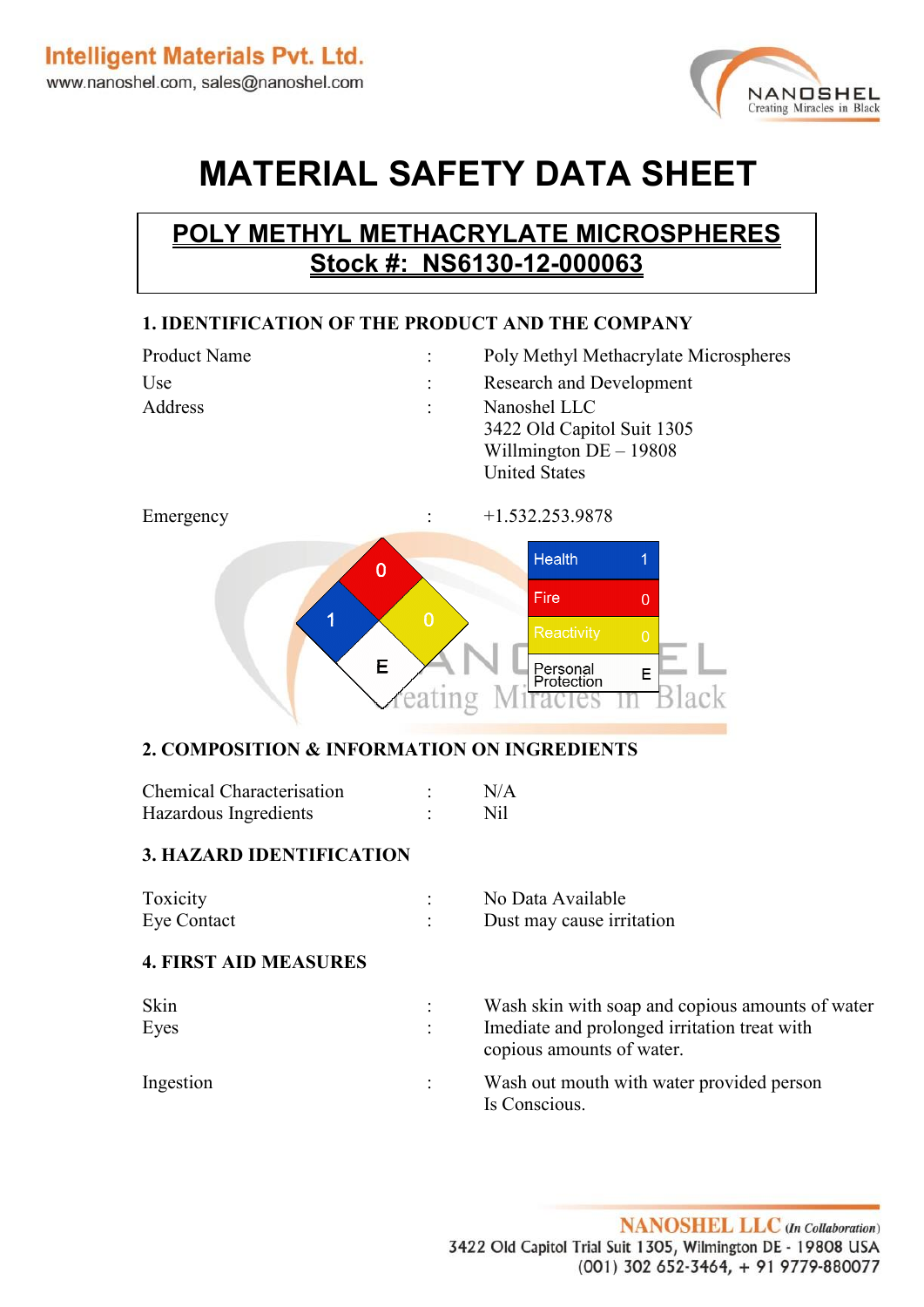NANOSHEL Creating Miracles in Black

www.nanoshel.com, sales@nanoshel.com

| Inhalation | If inhaled, remove to fresh air. If not   |
|------------|-------------------------------------------|
|            | breathing give artificial respiration. If |
|            | breathing is difficult, give oxygen       |

# **5. FIREFIGHTING MEASURES**

| <b>Extinguishing Data</b>              | Water Spray                                |
|----------------------------------------|--------------------------------------------|
| Unsuitable Extinguishing Data          | Carbon Dioxide, Dry Chemical Powder,       |
|                                        | Polymer Foam                               |
| Unusual Firefighting Hazards           | Capable of creating a dust explosion       |
| <b>Special Firefighting Procedures</b> | Use normal procedures which include        |
|                                        | wearing self-contained breathing apparatus |
|                                        | and protective clothing to prevent contact |
|                                        | with skin and eyes.                        |

# **6. ACCIDENTAL RELEASE MEASURES**

| <b>Personal Precautions</b>                     |           | Wear respirator, chemical safety goggles,<br>rubber boots and gloves.                        |
|-------------------------------------------------|-----------|----------------------------------------------------------------------------------------------|
| Precautions to the Environment                  | disposal. | Sweep up, place in a bag and hold for waste                                                  |
| <b>Cleanup Procedures</b>                       |           | Avoid raising dust. Ventilate area and wash<br>spill site after material pickup is complete. |
| 7. HANDLING AND STORAGE ating Miracles in Black |           |                                                                                              |
| <b>Handling Precautions</b>                     |           | Chemical Safety Goggles. Compatible with<br><b>Chemical-resistant Gloves</b>                 |
| Storage                                         |           | Store in a cool dry place.                                                                   |
| Unusable Packaging Materials                    |           | Wash thoroughly after handling. Irritating<br>dust, Keep tightly closed                      |

# **8. EXPOSURE CONTROLS AND PERSONAL PROTECTION**

# **Exposure Controls**  Personal Protective Equipment Respiratory : Self-contained breathing apparatus Hand : Chemical-resistant Gloves Eye : Avoid contact with eyes Skin : Wash thoroughly after handling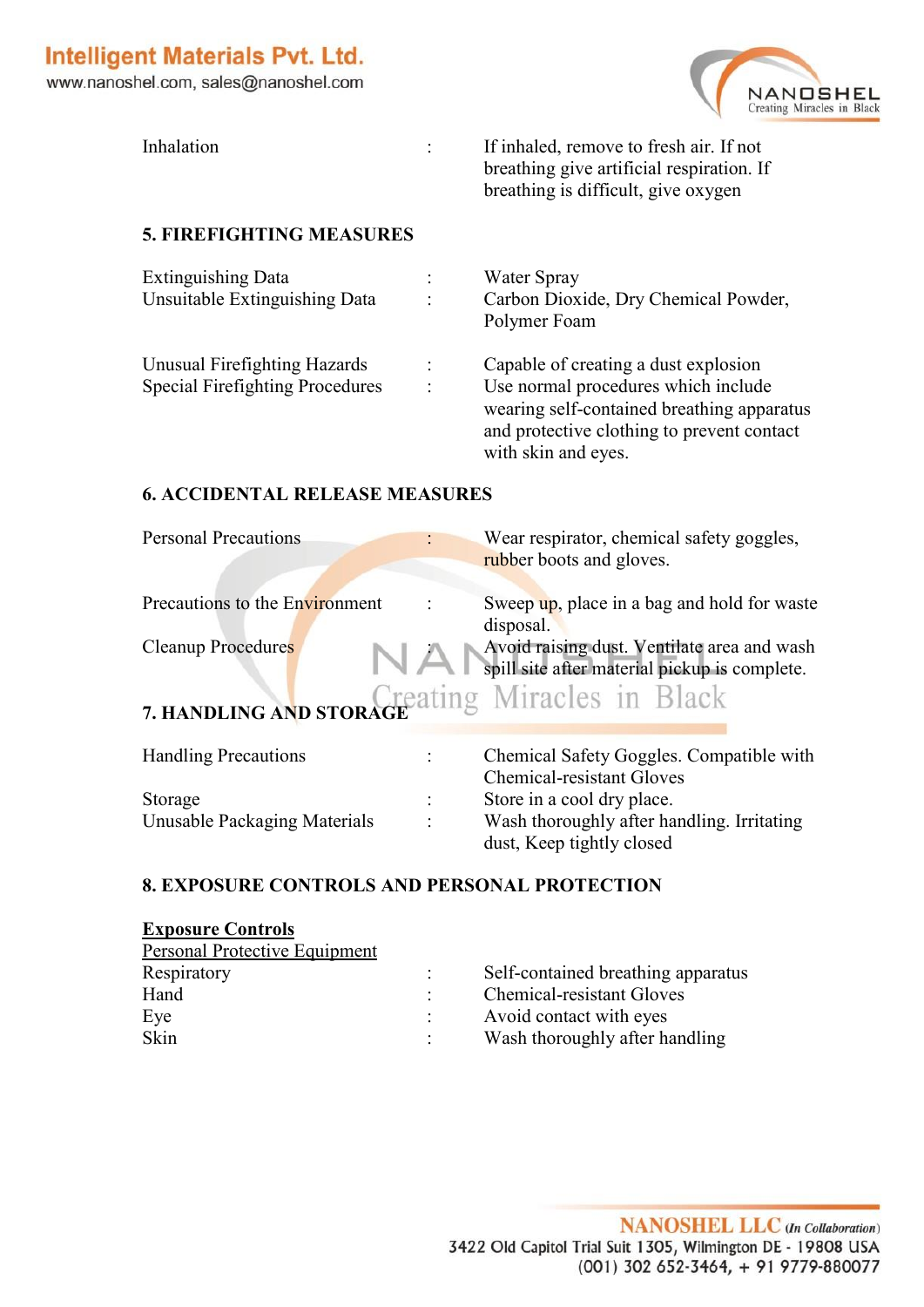www.nanoshel.com, sales@nanoshel.com



#### **9. PHYSICAL AND CHEMICAL PROPERTIES**

| Appearance                                                                                            |   |                                |
|-------------------------------------------------------------------------------------------------------|---|--------------------------------|
| Form                                                                                                  |   | Powder                         |
| Colour                                                                                                | ٠ | White                          |
| Odour                                                                                                 | ٠ | No Odour                       |
| <b>Safety Related Information</b><br>FlashPoint<br><b>Boiling Point</b><br><b>Melting Point</b><br>pH | ٠ | N/A<br>200 °C<br>160 °C<br>N/A |

#### **10. STABILITY AND REACTIVITY**

| Stability  | <b>Completely Stable</b> |
|------------|--------------------------|
| Reactivity | Non Reactive/Non Soluble |

#### **11. TOXICOLOGICAL INFORMATION**

| Possible Health Effects      |                    |
|------------------------------|--------------------|
| Skin                         | No effect          |
| Eyes                         | Irritation         |
| Inhalation                   | No Chocking Hazard |
| Toxicity                     | Non-Toxic          |
| <b>12. ECOLOGICAL IMPACT</b> | ating Miracles in  |

Avoid raising dust. Ventilate area and wash spill site after material pickup is complete. No Negative Ecological Impact, Data not Available

#### **13. WASTE DISPOSAL**

Dissolve or mix the material with a combustible solvent and burn in a chemical incinerator, equipped with an afterburner and scrubber

# **14. TRANSPORT INFORMATION (UN ORNEK OLARAK VERİLMİŞTİR)**

|   | 39061090                              |
|---|---------------------------------------|
|   | $9011 - 14 - 7$                       |
|   | Poly Methyl Methacrylate Microspheres |
| ÷ | <b>Speciality Chemical</b>            |
| ٠ | Non Hazardeous                        |
|   | Normal Packing                        |
|   | Not regulated for IATA (AIR)          |
|   |                                       |